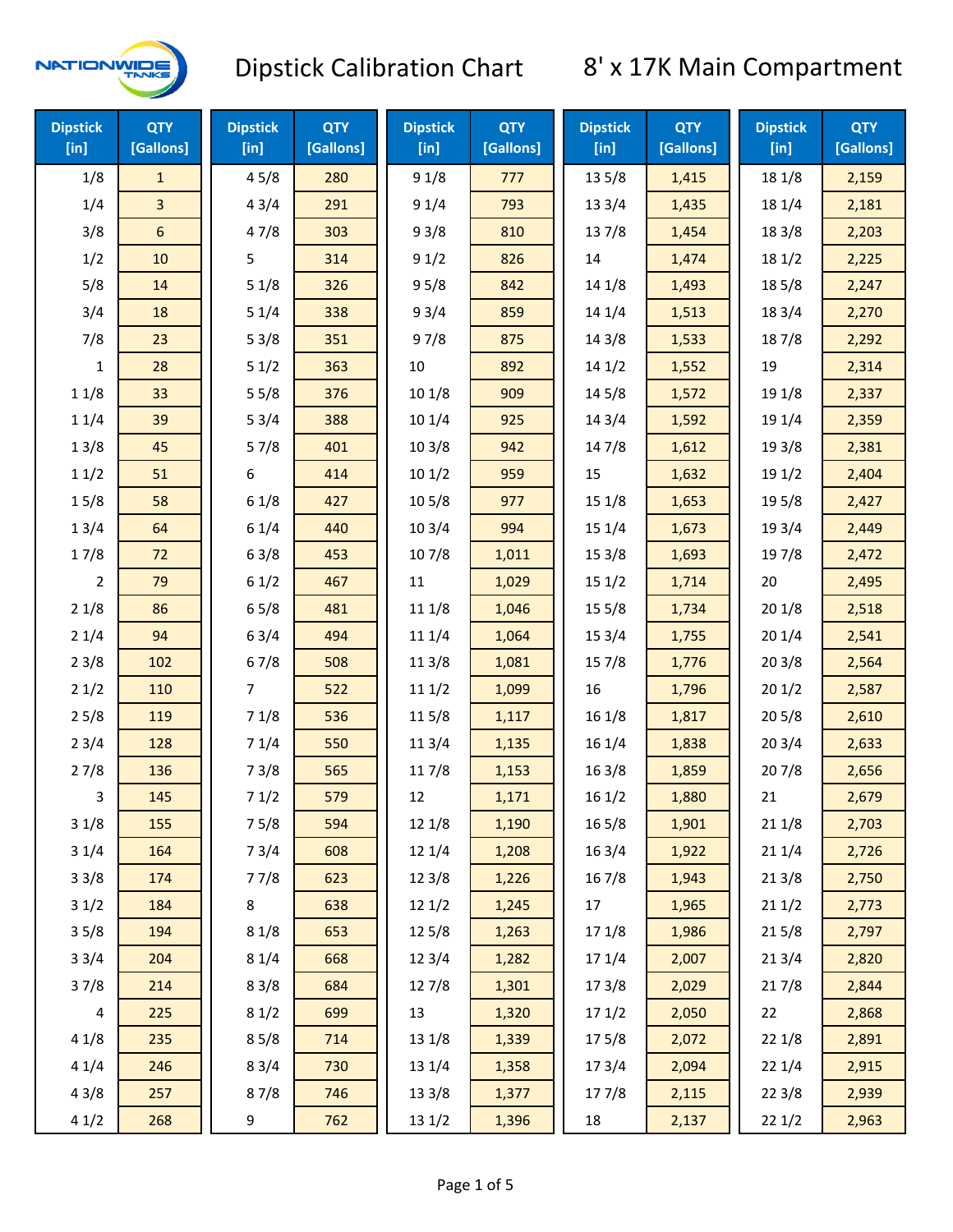

| <b>Dipstick</b><br>[in] | <b>QTY</b><br>[Gallons] | <b>Dipstick</b><br>$[$ in] | <b>QTY</b><br>[Gallons] | <b>Dipstick</b><br>$[$ in] | <b>QTY</b><br>[Gallons] | <b>Dipstick</b><br>$[$ in] | <b>QTY</b><br>[Gallons] | <b>Dipstick</b><br>$[$ in] | <b>QTY</b><br>[Gallons] |
|-------------------------|-------------------------|----------------------------|-------------------------|----------------------------|-------------------------|----------------------------|-------------------------|----------------------------|-------------------------|
| 225/8                   | 2,987                   | 271/8                      | 3,881                   | 315/8                      | 4,828                   | 36 1/8                     | 5,814                   | 40 5/8                     | 6,828                   |
| 223/4                   | 3,011                   | 271/4                      | 3,907                   | 31 3/4                     | 4,855                   | 36 1/4                     | 5,842                   | 40 3/4                     | 6,857                   |
| 227/8                   | 3,035                   | 273/8                      | 3,933                   | 317/8                      | 4,882                   | 363/8                      | 5,870                   | 407/8                      | 6,885                   |
| 23                      | 3,059                   | 271/2                      | 3,958                   | 32                         | 4,909                   | 361/2                      | 5,898                   | 41                         | 6,914                   |
| 231/8                   | 3,083                   | 275/8                      | 3,984                   | 32 1/8                     | 4,936                   | $36\,5/8$                  | 5,926                   | 41 1/8                     | 6,942                   |
| 231/4                   | 3,107                   | 273/4                      | 4,010                   | 321/4                      | 4,963                   | 363/4                      | 5,953                   | 41 1/4                     | 6,971                   |
| 233/8                   | 3,132                   | 277/8                      | 4,036                   | 323/8                      | 4,990                   | 36 7/8                     | 5,981                   | 41 3/8                     | 6,999                   |
| 231/2                   | 3,156                   | 28                         | 4,062                   | 321/2                      | 5,017                   | 37                         | 6,009                   | 411/2                      | 7,028                   |
| 235/8                   | 3,180                   | 28 1/8                     | 4,087                   | 325/8                      | 5,044                   | 371/8                      | 6,037                   | 41 5/8                     | 7,056                   |
| 233/4                   | 3,205                   | 28 1/4                     | 4,113                   | 32 3/4                     | 5,071                   | 37 1/4                     | 6,065                   | 41 3/4                     | 7,085                   |
| 237/8                   | 3,229                   | 28 3/8                     | 4,139                   | 327/8                      | 5,098                   | 373/8                      | 6,093                   | 417/8                      | 7,114                   |
| 24                      | 3,254                   | 281/2                      | 4,165                   | 33                         | 5,125                   | 371/2                      | 6,121                   | 42                         | 7,142                   |
| 24 1/8                  | 3,278                   | 28 5/8                     | 4,192                   | 33 1/8                     | 5,153                   | 375/8                      | 6,150                   | 42 1/8                     | 7,171                   |
| 241/4                   | 3,303                   | 28 3/4                     | 4,218                   | 33 1/4                     | 5,180                   | 373/4                      | 6,178                   | 42 1/4                     | 7,199                   |
| 243/8                   | 3,328                   | 287/8                      | 4,244                   | 33 3/8                     | 5,207                   | 377/8                      | 6,206                   | 42 3/8                     | 7,228                   |
| 241/2                   | 3,352                   | 29                         | 4,270                   | 331/2                      | 5,235                   | 38                         | 6,234                   | 421/2                      | 7,257                   |
| 245/8                   | 3,377                   | 29 1/8                     | 4,296                   | 33 5/8                     | 5,262                   | 38 1/8                     | 6,262                   | 42 5/8                     | 7,285                   |
| 243/4                   | 3,402                   | 29 1/4                     | 4,322                   | 33 3/4                     | 5,289                   | 38 1/4                     | 6,290                   | 42 3/4                     | 7,314                   |
| 24 7/8                  | 3,427                   | 29 3/8                     | 4,349                   | 337/8                      | 5,317                   | 38 3/8                     | 6,318                   | 42 7/8                     | 7,343                   |
| 25                      | 3,452                   | 29 1/2                     | 4,375                   | 34                         | 5,344                   | 38 1/2                     | 6,347                   | 43                         | 7,371                   |
| 251/8                   | 3,476                   | 29 5/8                     | 4,401                   | 34 1/8                     | 5,372                   | 38 5/8                     | 6,375                   | 43 1/8                     | 7,400                   |
| 251/4                   | 3,501                   | 29 3/4                     | 4,428                   | 34 1/4                     | 5,399                   | 38 3/4                     | 6,403                   | 43 1/4                     | 7,429                   |
| 253/8                   | 3,526                   | 297/8                      | 4,454                   | 34 3/8                     | 5,427                   | 387/8                      | 6,431                   | 43 3/8                     | 7,457                   |
| 251/2                   | 3,552                   | 30                         | 4,481                   | 341/2                      | 5,454                   | 39                         | 6,459                   | 431/2                      | 7,486                   |
| 255/8                   | 3,577                   | 30 1/8                     | 4,507                   | 34 5/8                     | 5,482                   | 39 1/8                     | 6,488                   | 43 5/8                     | 7,515                   |
| 253/4                   | 3,602                   | 30 1/4                     | 4,534                   | 34 3/4                     | 5,509                   | 39 1/4                     | 6,516                   | 43 3/4                     | 7,543                   |
| 257/8                   | 3,627                   | 303/8                      | 4,560                   | 347/8                      | 5,537                   | 39 3/8                     | 6,544                   | 437/8                      | 7,572                   |
| 26                      | 3,652                   | 301/2                      | 4,587                   | 35                         | 5,564                   | 39 1/2                     | 6,573                   | 44                         | 7,601                   |
| 26 1/8                  | 3,677                   | 305/8                      | 4,614                   | 35 1/8                     | 5,592                   | 39 5/8                     | 6,601                   | 44 1/8                     | 7,630                   |
| 26 1/4                  | 3,703                   | 30 3/4                     | 4,640                   | 35 1/4                     | 5,620                   | 39 3/4                     | 6,629                   | 44 1/4                     | 7,658                   |
| 263/8                   | 3,728                   | 307/8                      | 4,667                   | 35 3/8                     | 5,647                   | 397/8                      | 6,658                   | 44 3/8                     | 7,687                   |
| 261/2                   | 3,754                   | 31                         | 4,694                   | 351/2                      | 5,675                   | 40                         | 6,686                   | 44 1/2                     | 7,716                   |
| 26 5/8                  | 3,779                   | 31 1/8                     | 4,720                   | 35 5/8                     | 5,703                   | 40 1/8                     | 6,715                   | 44 5/8                     | 7,745                   |
| 263/4                   | 3,804                   | 31 1/4                     | 4,747                   | 35 3/4                     | 5,731                   | 40 1/4                     | 6,743                   | 44 3/4                     | 7,773                   |
| 267/8                   | 3,830                   | 31 3/8                     | 4,774                   | 357/8                      | 5,758                   | 40 3/8                     | 6,771                   | 447/8                      | 7,802                   |
| 27                      | 3,856                   | 31 1/2                     | 4,801                   | 36                         | 5,786                   | 40 1/2                     | 6,800                   | 45                         | 7,831                   |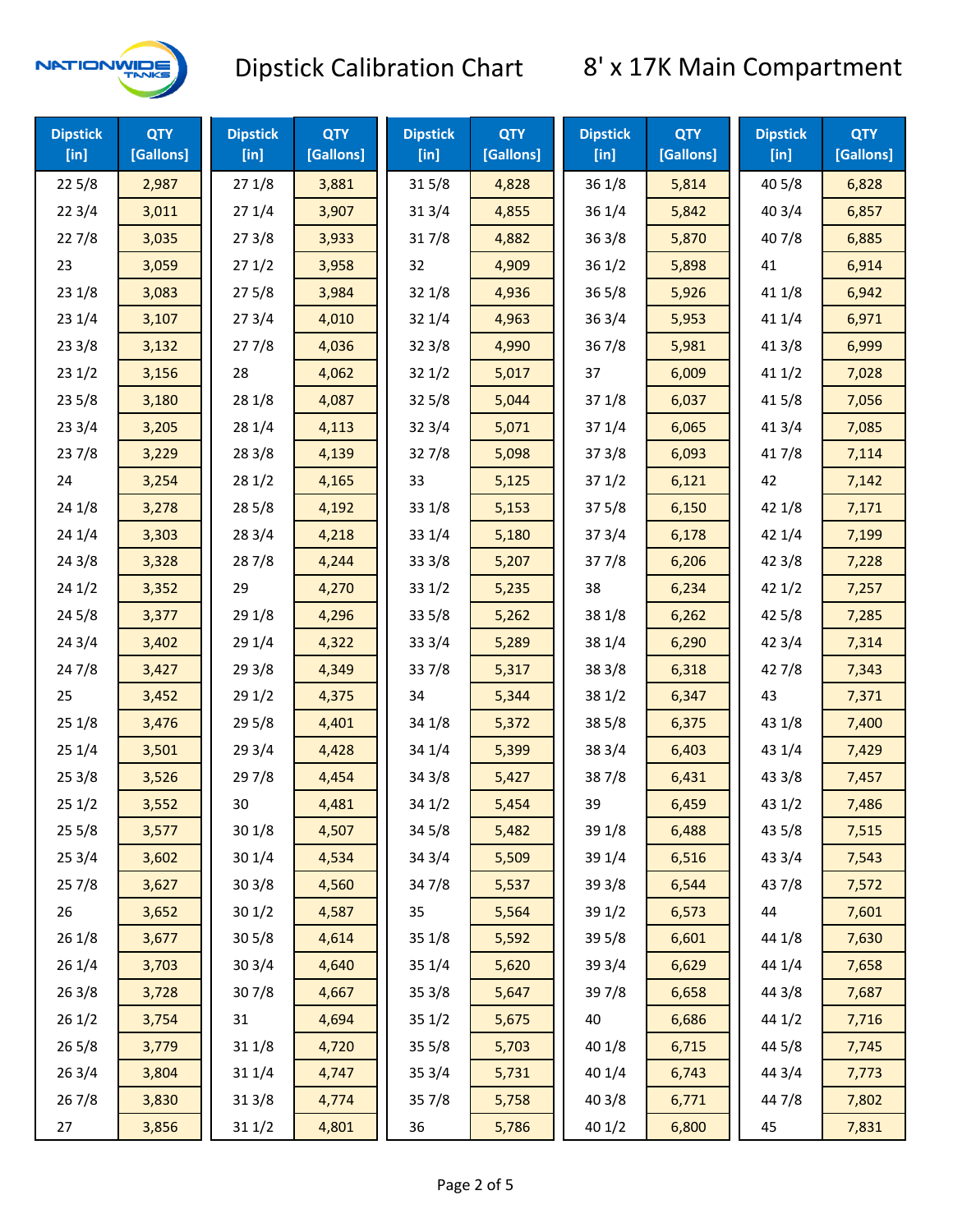

| <b>Dipstick</b><br>$[$ in] | <b>QTY</b><br>[Gallons] | <b>Dipstick</b><br>$[$ in] | <b>QTY</b><br>[Gallons] | <b>Dipstick</b><br>[in] | <b>QTY</b><br>[Gallons] | <b>Dipstick</b><br>$[$ in] | <b>QTY</b><br>[Gallons] | <b>Dipstick</b><br>[in] | <b>QTY</b><br>[Gallons] |
|----------------------------|-------------------------|----------------------------|-------------------------|-------------------------|-------------------------|----------------------------|-------------------------|-------------------------|-------------------------|
| 45 1/8                     | 7,860                   | 49 5/8                     | 8,898                   | 54 1/8                  | 9,932                   | 58 5/8                     | 10,952                  | 63 1/8                  | 11,948                  |
| 45 1/4                     | 7,889                   | 49 3/4                     | 8,927                   | 54 1/4                  | 9,961                   | 58 3/4                     | 10,981                  | 63 1/4                  | 11,975                  |
| 45 3/8                     | 7,917                   | 49 7/8                     | 8,956                   | 54 3/8                  | 9,989                   | 587/8                      | 11,009                  | 63 3/8                  | 12,002                  |
| 451/2                      | 7,946                   | 50                         | 8,984                   | 54 1/2                  | 10,018                  | 59                         | 11,037                  | 63 1/2                  | 12,029                  |
| 45 5/8                     | 7,975                   | 501/8                      | 9,013                   | 54 5/8                  | 10,047                  | 59 1/8                     | 11,064                  | 63 5/8                  | 12,056                  |
| 45 3/4                     | 8,004                   | 501/4                      | 9,042                   | 54 3/4                  | 10,075                  | 59 1/4                     | 11,092                  | 63 3/4                  | 12,083                  |
| 45 7/8                     | 8,033                   | 503/8                      | 9,071                   | 54 7/8                  | 10,104                  | 59 3/8                     | 11,120                  | 637/8                   | 12,110                  |
| 46                         | 8,061                   | 501/2                      | 9,100                   | 55                      | 10,132                  | 59 1/2                     | 11,148                  | 64                      | 12,137                  |
| 46 1/8                     | 8,090                   | 505/8                      | 9,128                   | 55 1/8                  | 10,161                  | 59 5/8                     | 11,176                  | 64 1/8                  | 12,164                  |
| 46 1/4                     | 8,119                   | 503/4                      | 9,157                   | 55 1/4                  | 10,189                  | 59 3/4                     | 11,204                  | 64 1/4                  | 12,191                  |
| 46 3/8                     | 8,148                   | 507/8                      | 9,186                   | 55 3/8                  | 10,218                  | 597/8                      | 11,232                  | 64 3/8                  | 12,218                  |
| 46 1/2                     | 8,177                   | 51                         | 9,215                   | 551/2                   | 10,246                  | 60                         | 11,260                  | 64 1/2                  | 12,245                  |
| 46 5/8                     | 8,206                   | 51 1/8                     | 9,244                   | 55 5/8                  | 10,274                  | 60 1/8                     | 11,288                  | 64 5/8                  | 12,272                  |
| 46 3/4                     | 8,234                   | 51 1/4                     | 9,272                   | 55 3/4                  | 10,303                  | 60 1/4                     | 11,315                  | 64 3/4                  | 12,299                  |
| 46 7/8                     | 8,263                   | 513/8                      | 9,301                   | 55 7/8                  | 10,331                  | 60 3/8                     | 11,343                  | 64 7/8                  | 12,325                  |
| 47                         | 8,292                   | 511/2                      | 9,330                   | 56                      | 10,360                  | 601/2                      | 11,371                  | 65                      | 12,352                  |
| 47 1/8                     | 8,321                   | 515/8                      | 9,359                   | 56 1/8                  | 10,388                  | 60 5/8                     | 11,399                  | 65 1/8                  | 12,379                  |
| 47 1/4                     | 8,350                   | 513/4                      | 9,387                   | 56 1/4                  | 10,416                  | 60 3/4                     | 11,426                  | 65 1/4                  | 12,406                  |
| 47 3/8                     | 8,379                   | 517/8                      | 9,416                   | 563/8                   | 10,445                  | 607/8                      | 11,454                  | 65 3/8                  | 12,432                  |
| 471/2                      | 8,408                   | 52                         | 9,445                   | 56 1/2                  | 10,473                  | 61                         | 11,482                  | 65 1/2                  | 12,459                  |
| 475/8                      | 8,436                   | 52 1/8                     | 9,474                   | 56 5/8                  | 10,502                  | 61 1/8                     | 11,509                  | 65 5/8                  | 12,486                  |
| 473/4                      | 8,465                   | 52 1/4                     | 9,502                   | 56 3/4                  | 10,530                  | 61 1/4                     | 11,537                  | 65 3/4                  | 12,512                  |
| 477/8                      | 8,494                   | 52 3/8                     | 9,531                   | 567/8                   | 10,558                  | 61 3/8                     | 11,564                  | 65 7/8                  | 12,539                  |
| 48                         | 8,523                   | 521/2                      | 9,560                   | 57                      | 10,586                  | 611/2                      | 11,592                  | 66                      | 12,565                  |
| 48 1/8                     | 8,552                   | 525/8                      | 9,589                   | 57 1/8                  | 10,615                  | 615/8                      | 11,619                  | 66 1/8                  | 12,592                  |
| 48 1/4                     | 8,581                   | 52 3/4                     | 9,617                   | 57 1/4                  | 10,643                  | 613/4                      | 11,647                  | 66 1/4                  | 12,618                  |
| 48 3/8                     | 8,609                   | 527/8                      | 9,646                   | 57 3/8                  | 10,671                  | 617/8                      | 11,674                  | 66 3/8                  | 12,644                  |
| 48 1/2                     | 8,638                   | 53                         | 9,675                   | 57 1/2                  | 10,699                  | 62                         | 11,702                  | 66 1/2                  | 12,671                  |
| 48 5/8                     | 8,667                   | 53 1/8                     | 9,703                   | 57 5/8                  | 10,728                  | 62 1/8                     | 11,729                  | 66 5/8                  | 12,697                  |
| 48 3/4                     | 8,696                   | 53 1/4                     | 9,732                   | 573/4                   | 10,756                  | 62 1/4                     | 11,757                  | 66 3/4                  | 12,723                  |
| 487/8                      | 8,725                   | 53 3/8                     | 9,761                   | 577/8                   | 10,784                  | 62 3/8                     | 11,784                  | 667/8                   | 12,750                  |
| 49                         | 8,754                   | 53 1/2                     | 9,789                   | 58                      | 10,812                  | 62 1/2                     | 11,811                  | 67                      | 12,776                  |
| 49 1/8                     | 8,783                   | 53 5/8                     | 9,818                   | 58 1/8                  | 10,840                  | 62 5/8                     | 11,839                  | 671/8                   | 12,802                  |
| 49 1/4                     | 8,811                   | 53 3/4                     | 9,847                   | 58 1/4                  | 10,868                  | 62 3/4                     | 11,866                  | 671/4                   | 12,828                  |
| 49 3/8                     | 8,840                   | 537/8                      | 9,875                   | 58 3/8                  | 10,896                  | 627/8                      | 11,893                  | 673/8                   | 12,854                  |
| 49 1/2                     | 8,869                   | 54                         | 9,904                   | 58 1/2                  | 10,924                  | 63                         | 11,920                  | 67 1/2                  | 12,880                  |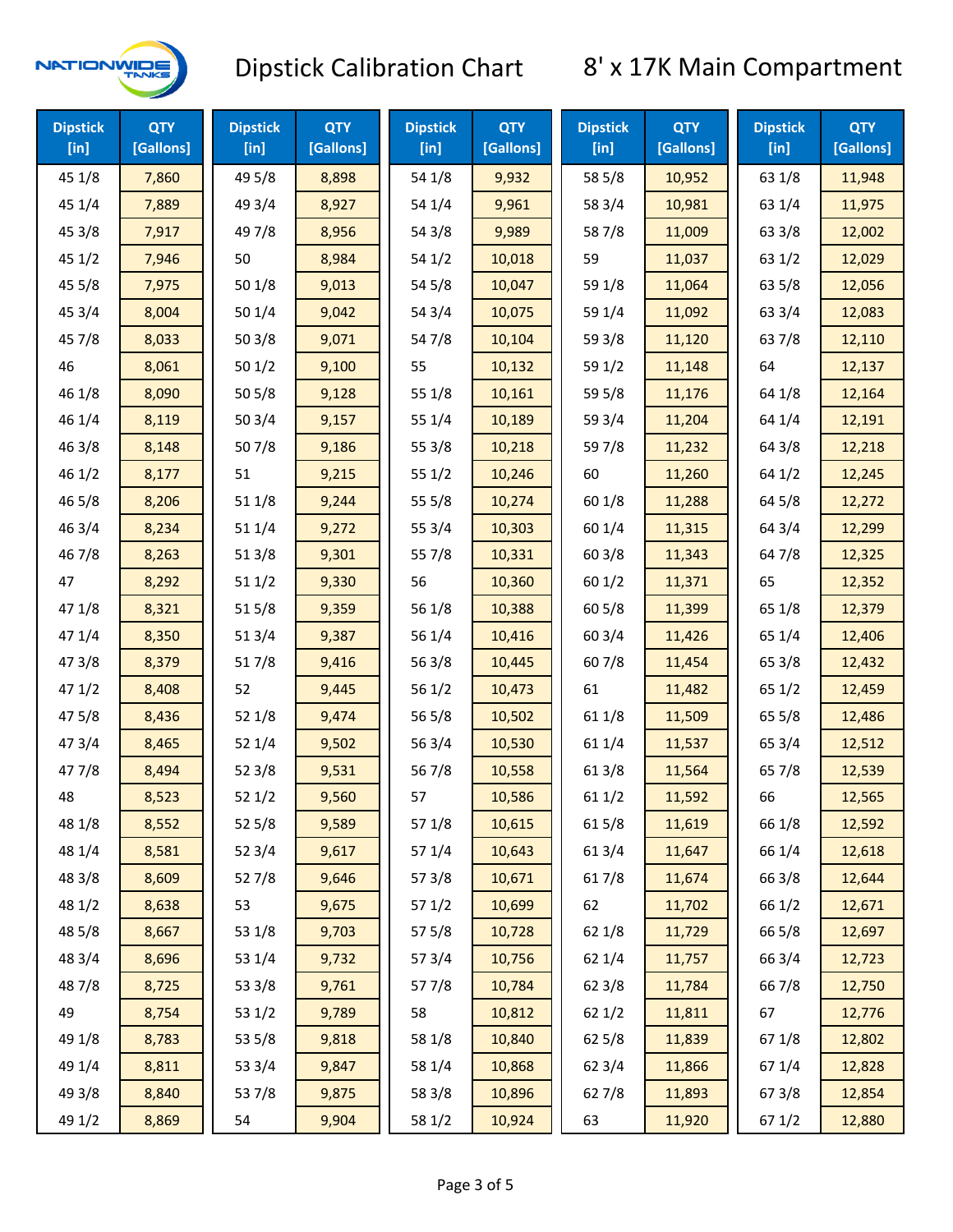

| <b>Dipstick</b><br>$[$ in] | <b>QTY</b><br>[Gallons] | <b>Dipstick</b><br>$[$ in] | <b>QTY</b><br>[Gallons] | <b>Dipstick</b><br>[in] | <b>QTY</b><br>[Gallons] | <b>Dipstick</b><br>$[$ in] | <b>QTY</b><br>[Gallons] | <b>Dipstick</b><br>$[$ in] | <b>QTY</b><br>[Gallons] |
|----------------------------|-------------------------|----------------------------|-------------------------|-------------------------|-------------------------|----------------------------|-------------------------|----------------------------|-------------------------|
| 67 5/8                     | 12,906                  | 72 1/8                     | 13,817                  | 765/8                   | 14,664                  | 81 1/8                     | 15,434                  | 855/8                      | 16,104                  |
| 67 3/4                     | 12,932                  | 72 1/4                     | 13,841                  | 763/4                   | 14,687                  | 81 1/4                     | 15,454                  | 85 3/4                     | 16,120                  |
| 677/8                      | 12,958                  | 72 3/8                     | 13,865                  | 767/8                   | 14,709                  | 81 3/8                     | 15,474                  | 857/8                      | 16,137                  |
| 68                         | 12,984                  | 721/2                      | 13,890                  | 77                      | 14,732                  | 81 1/2                     | 15,493                  | 86                         | 16,154                  |
| 68 1/8                     | 13,010                  | 725/8                      | 13,914                  | 77 1/8                  | 14,754                  | 815/8                      | 15,513                  | 86 1/8                     | 16,171                  |
| 68 1/4                     | 13,036                  | 72 3/4                     | 13,938                  | 77 1/4                  | 14,776                  | 813/4                      | 15,533                  | 86 1/4                     | 16,187                  |
| 68 3/8                     | 13,062                  | 727/8                      | 13,963                  | 77 3/8                  | 14,799                  | 817/8                      | 15,553                  | 86 3/8                     | 16,204                  |
| 68 1/2                     | 13,088                  | 73                         | 13,987                  | 771/2                   | 14,821                  | 82                         | 15,572                  | 86 1/2                     | 16,220                  |
| 68 5/8                     | 13,113                  | 73 1/8                     | 14,011                  | 775/8                   | 14,843                  | 82 1/8                     | 15,592                  | 86 5/8                     | 16,236                  |
| 68 3/4                     | 13,139                  | 73 1/4                     | 14,035                  | 773/4                   | 14,865                  | 82 1/4                     | 15,611                  | 86 3/4                     | 16,252                  |
| 687/8                      | 13,165                  | 73 3/8                     | 14,059                  | 777/8                   | 14,887                  | 82 3/8                     | 15,631                  | 867/8                      | 16,268                  |
| 69                         | 13,190                  | 73 1/2                     | 14,083                  | 78                      | 14,909                  | 821/2                      | 15,650                  | 87                         | 16,284                  |
| 69 1/8                     | 13,216                  | 73 5/8                     | 14,107                  | 78 1/8                  | 14,930                  | 82 5/8                     | 15,669                  | 871/8                      | 16,300                  |
| 69 1/4                     | 13,241                  | 73 3/4                     | 14,131                  | 78 1/4                  | 14,952                  | 82 3/4                     | 15,688                  | 87 1/4                     | 16,316                  |
| 69 3/8                     | 13,267                  | 737/8                      | 14,155                  | 78 3/8                  | 14,974                  | 827/8                      | 15,707                  | 87 3/8                     | 16,331                  |
| 69 1/2                     | 13,292                  | 74                         | 14,178                  | 78 1/2                  | 14,995                  | 83                         | 15,726                  | 871/2                      | 16,347                  |
| 69 5/8                     | 13,318                  | 74 1/8                     | 14,202                  | 78 5/8                  | 15,017                  | 83 1/8                     | 15,745                  | 87 5/8                     | 16,362                  |
| 69 3/4                     | 13,343                  | 74 1/4                     | 14,226                  | 78 3/4                  | 15,039                  | 83 1/4                     | 15,764                  | 87 3/4                     | 16,378                  |
| 697/8                      | 13,368                  | 74 3/8                     | 14,249                  | 787/8                   | 15,060                  | 83 3/8                     | 15,782                  | 877/8                      | 16,393                  |
| 70                         | 13,394                  | 74 1/2                     | 14,273                  | 79                      | 15,081                  | 83 1/2                     | 15,801                  | 88                         | 16,408                  |
| 70 1/8                     | 13,419                  | 74 5/8                     | 14,296                  | 79 1/8                  | 15,103                  | 83 5/8                     | 15,820                  | 88 1/8                     | 16,423                  |
| 70 1/4                     | 13,444                  | 74 3/4                     | 14,320                  | 79 1/4                  | 15,124                  | 83 3/4                     | 15,838                  | 88 1/4                     | 16,438                  |
| 70 3/8                     | 13,469                  | 747/8                      | 14,343                  | 79 3/8                  | 15,145                  | 837/8                      | 15,856                  | 88 3/8                     | 16,452                  |
| 70 1/2                     | 13,494                  | 75                         | 14,366                  | 79 1/2                  | 15,166                  | 84                         | 15,875                  | 88 1/2                     | 16,467                  |
| 70 5/8                     | 13,519                  | 75 1/8                     | 14,390                  | 79 5/8                  | 15,187                  | 84 1/8                     | 15,893                  | 88 5/8                     | 16,481                  |
| 70 3/4                     | 13,544                  | 75 1/4                     | 14,413                  | 79 3/4                  | 15,208                  | 84 1/4                     | 15,911                  | 88 3/4                     | 16,496                  |
| 70 7/8                     | 13,569                  | 75 3/8                     | 14,436                  | 79 7/8                  | 15,229                  | 84 3/8                     | 15,929                  | 887/8                      | 16,510                  |
| 71                         | 13,594                  | 75 1/2                     | 14,459                  | 80                      | 15,250                  | 84 1/2                     | 15,947                  | 89                         | 16,524                  |
| 71 1/8                     | 13,619                  | 75 5/8                     | 14,482                  | 80 1/8                  | 15,270                  | 84 5/8                     | 15,964                  | 89 1/8                     | 16,538                  |
| 711/4                      | 13,644                  | 75 3/4                     | 14,505                  | 80 1/4                  | 15,291                  | 84 3/4                     | 15,982                  | 89 1/4                     | 16,552                  |
| 713/8                      | 13,669                  | 75 7/8                     | 14,528                  | 80 3/8                  | 15,312                  | 847/8                      | 16,000                  | 89 3/8                     | 16,565                  |
| 71 1/2                     | 13,694                  | 76                         | 14,551                  | 80 1/2                  | 15,332                  | 85                         | 16,017                  | 89 1/2                     | 16,579                  |
| 715/8                      | 13,718                  | 76 1/8                     | 14,574                  | 80 5/8                  | 15,353                  | 85 1/8                     | 16,035                  | 89 5/8                     | 16,592                  |
| 713/4                      | 13,743                  | 76 1/4                     | 14,596                  | 80 3/4                  | 15,373                  | 85 1/4                     | 16,052                  | 89 3/4                     | 16,606                  |
| 717/8                      | 13,768                  | 763/8                      | 14,619                  | 807/8                   | 15,393                  | 85 3/8                     | 16,069                  | 897/8                      | 16,619                  |
| 72                         | 13,792                  | 76 1/2                     | 14,642                  | 81                      | 15,413                  | 85 1/2                     | 16,086                  | 90                         | 16,632                  |